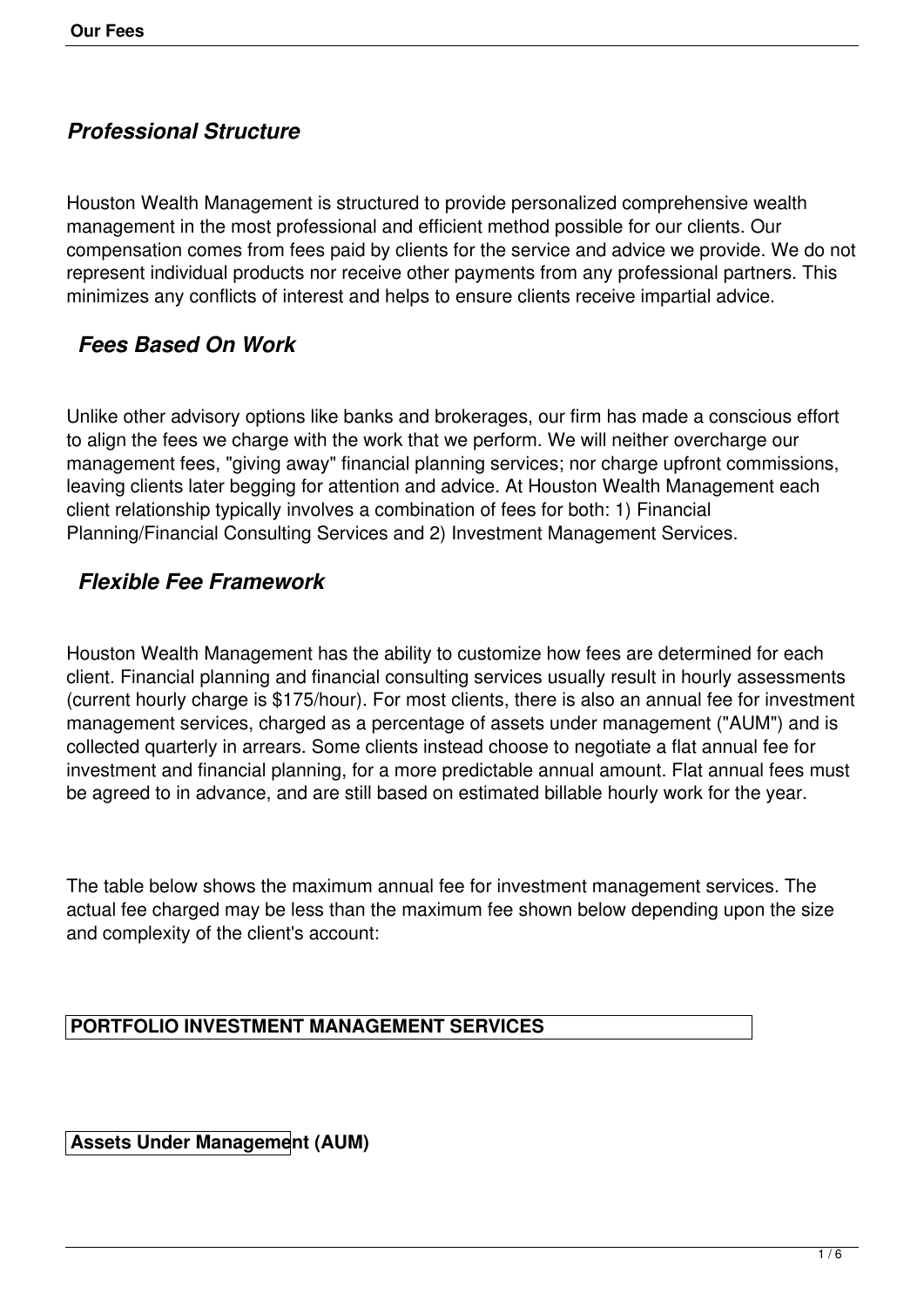**Maximum Quarterly Fee (%)**

**Equivalent Annual Fee (%)**

**\$ 0 - \$500,000**

| $\overline{0}$ $\overline{2}$ $\overline{5}$ $\overline{0}$ $\overline{0}$<br>U.J / J<br>70 | 2.1.1.1<br>$\boldsymbol{\pi}$ |
|---------------------------------------------------------------------------------------------|-------------------------------|

|    | -- - - |
|----|--------|
| 7٥ |        |
|    |        |

**\$500,000 - \$2,000,000**

**0.25 %**

**1.0 %**

**\$2,000,000 - \$5,000,000**

**0.125 %**

**0.5%**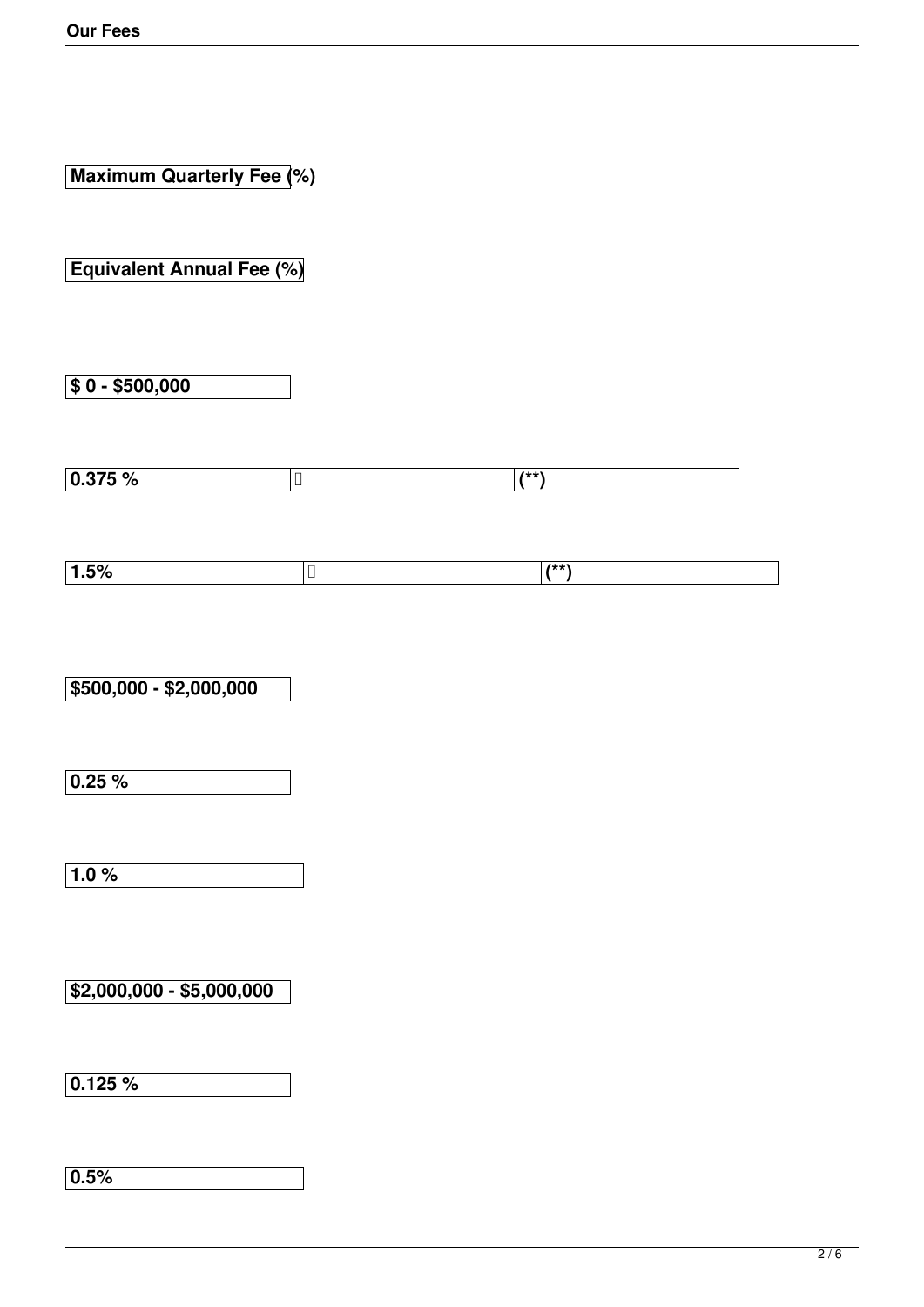**Over \$5,000,000**

**Negotiable**

**Negotiable**

\*\* There is a minimum annual investment management fee of \$2,500.

We encourage everyone to ask questions and review our *ADV document* additional information.

Professional Structure

Houston Wealth Management is structured to provide personalized comprehensive wealth management in the most professional and efficient method possible for our clients. Our compensation comes from fees paid by clients for the service and advice we provide. We do not represent individual products nor receive other payments from any professional partners.

This minimizes any conflicts of interest and helps to ensure clients receive impartial advice.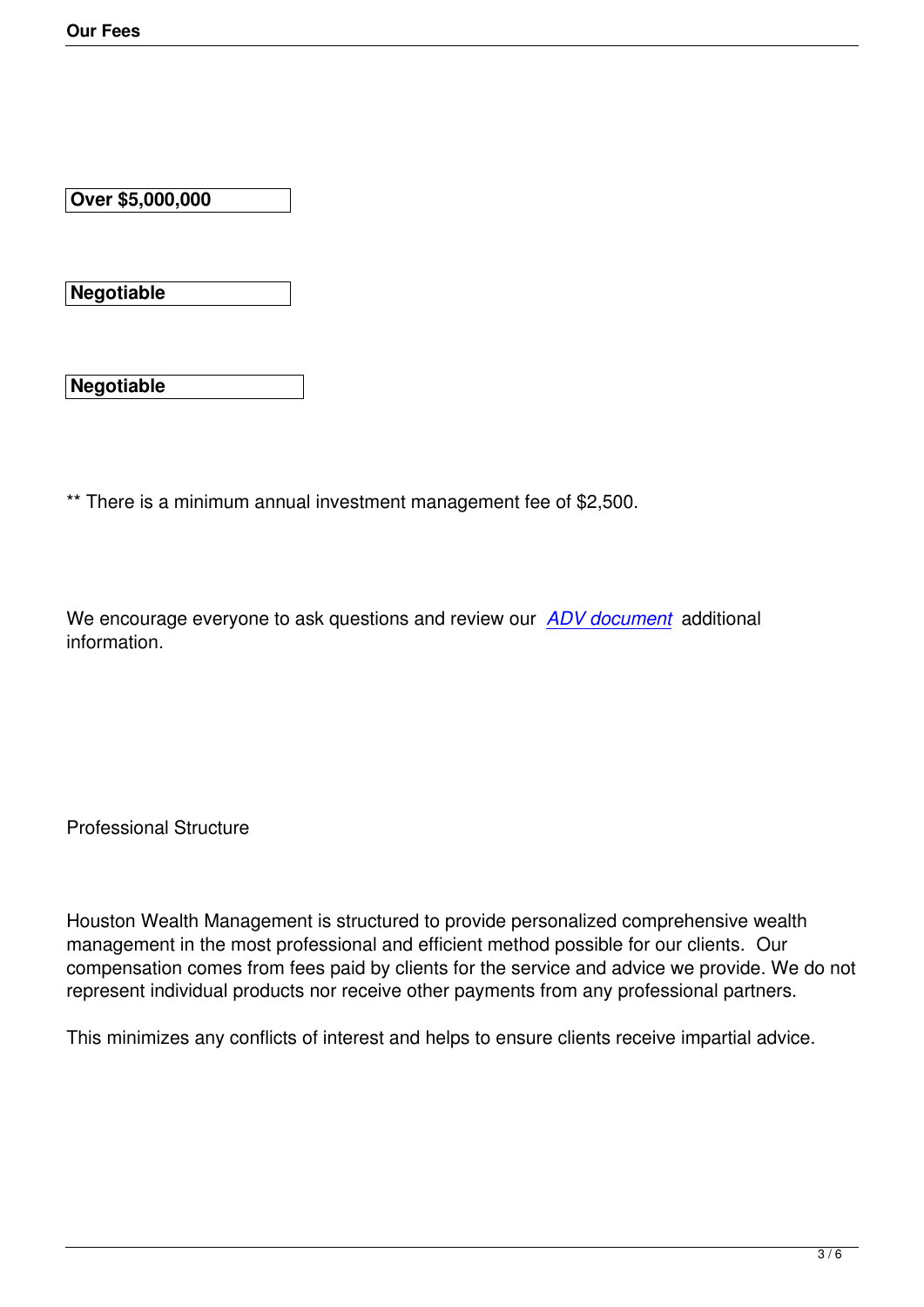Fees Based On Work

Unlike other advisory options, our firm has made a conscious effort to align the fees we charge with the work that we perform. We will neither overcharge our management fees, "giving away" financial planning services; nor charge upfront commissions, leaving clients begging for attention and advice. At Houston Wealth Management each client relationship typically involves a combination of fees for both: 1) Financial Planning/Financial Consulting Services and 2) Investment Management Services.

Flexible Fee Framework

Houston Wealth Management has the ability to customize how fees are determined for each client. Hourly fees and project fees are based on the current hourly charge of \$175/hour. Fina ncial planning and financial consulting services usually result in hourly assessments.

For most clients,

there is also an annual fee for investment management services, charged as a percentage of assets under management ("AUM") and collected quarterly in arrears.

Some clients instead choose to negotiate a flat annual fee for investment and financial planning, for a more predictable annual amount.

Even flat annual fees must be agreed to in advance, and are still based on estimated billable hourly work for the year.

The table below shows the maximum annual fee for investment management services. The actual fee charged may be less than the maximum fee shown below depending upon the size and complexity of the client's account: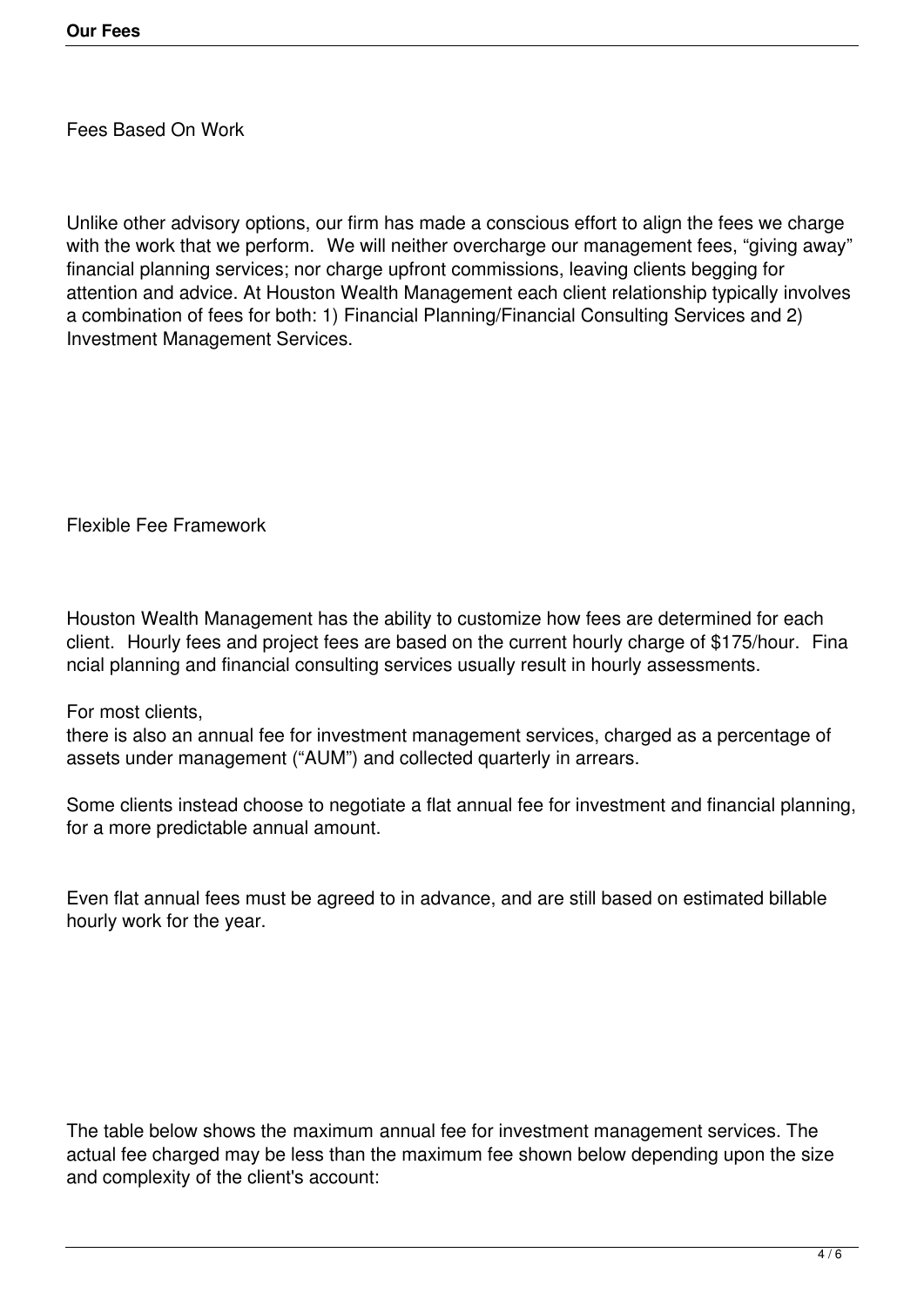#### **PORTFOLIO INVESTMENT MANAGEMENT SERVICES**

**Assets Under Management (AUM)**

**Maximum Quarterly Fee (%)**

**Equivalent Annual Fee (%)**

**\$ 0 - \$500,000**

| $\sim$ $\sim$ $\sim$<br>υ.,<br>ס⁄ טוט.י | 2.1.1.1 |
|-----------------------------------------|---------|

| -<br>7٥ | - | $1 + 1 + 1$ |
|---------|---|-------------|
|         |   |             |

**\$500,000 - \$2,000,000**

**0.25 %**

**1.0 %**